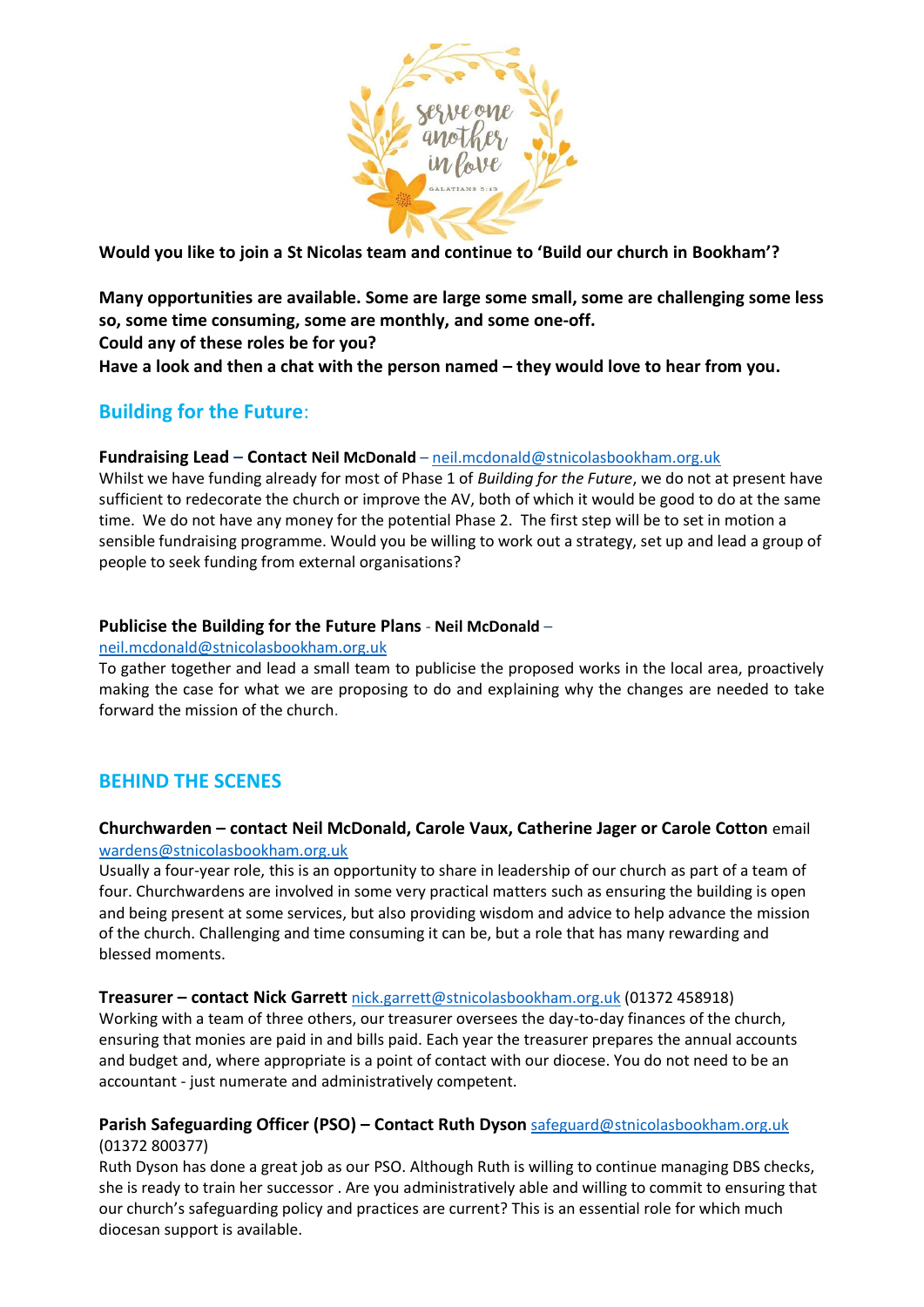

# **WORSHIP**

**Support for our Worship:** As we enter the next phase of our Worship Development, and the church opens up again, we will be seeking greater lay involvement in supporting our worship, especially in the following roles.

Contact: Chris Holloway on 01372 877079 or by email to [chris.holloway@stnicolasbookham.org.uk](mailto:chris.holloway@stnicolasbookham.org.uk)

**Altar servers :** Can you give a few hours of your time at the 10am Service once or twice a month? Are you interested in the Anglican sacrament and liturgy? Are you a confirmed member of the Church of England ? Would you like to join a small, friendly team of dedicated Servers who assist the clergy, prepare the Altars together with associated areas and clear away after the Services. Full training and support will be given and online safeguarding and DBS check through the church is required. To find out more, please email the Parish Office (office@stnicolasbookham.org.uk) and your information will be forwarded to our Senior Servers, Joy Lord and Jacqy Faull, who will contact you.

**Intercessors:** It is terrific that intercessions are frequently led by someone other than the Ministry Team. However, we could do with a couple more people to share in this ministry at our 8.00am and/or 10.00am services and (even) online while that is our usual way of meeting. Guidance and training will be provided for anyone interested in joining this team who lead us in our prayers.

**Readers:** Occasionally reading a passage of scripture in our morning services, online or in church. Guidance and training will be provided.

**Singers:** Join a singing group to help lead congregational singing once a month during the main morning service. You need to be able to hold a tune, but you don't need to be able to be able to read music or sing in four-part harmony. Expect to join rehearsals too.

**Musicians:** Join a music group to help enhance our congregational singing once a month during the main morning service. Expect to join rehearsals too.

**Media Preparation:** Setting up the service schedule and contents for projection and large-font printing once a month. Training on using EasyWorship will be provided. Confidence in using Microsoft Windows and Word, e-mail, wifi and internet are key requirements of this role, as is an eye for spotting mistakes and a heart for getting things right!

# **WELCOME**

#### **Sidesmen and Welcomers**

Among the first people that we all meet on arrival to church are our Sidesmen and Welcomers. Whether a regular, a visitor or newcomer, people in these roles help us all feel welcome and ensure we have all we need to follow the service. Sidesmen also help guide people through Communion, with collections and other duties. Sidesman and Welcomers are on a rota basis. If you would like to find out more and join our teams, please email Vicki Dixon at [vicki.dixon@stnicolasbookham.org.uk](mailto:vicki.dixon@stnicolasbookham.org.uk) or call 07736 351171

# **Coffee Rota 10am Sunday Services**

Come and join our 10am refreshments rota, whether on a monthly basis or reserve. Involves preparation, setting up, serving and clearing away. Some lifting involved. Food hygiene training an advantage but not immediately essential. If you are a friendly, welcoming and well organised person, please email **Vicki Dixon** at [vicki.dixon@stnicolasbookham.org.uk](mailto:vicki.dixon@stnicolasbookham.org.uk) or call 07736 3511711 if interested.